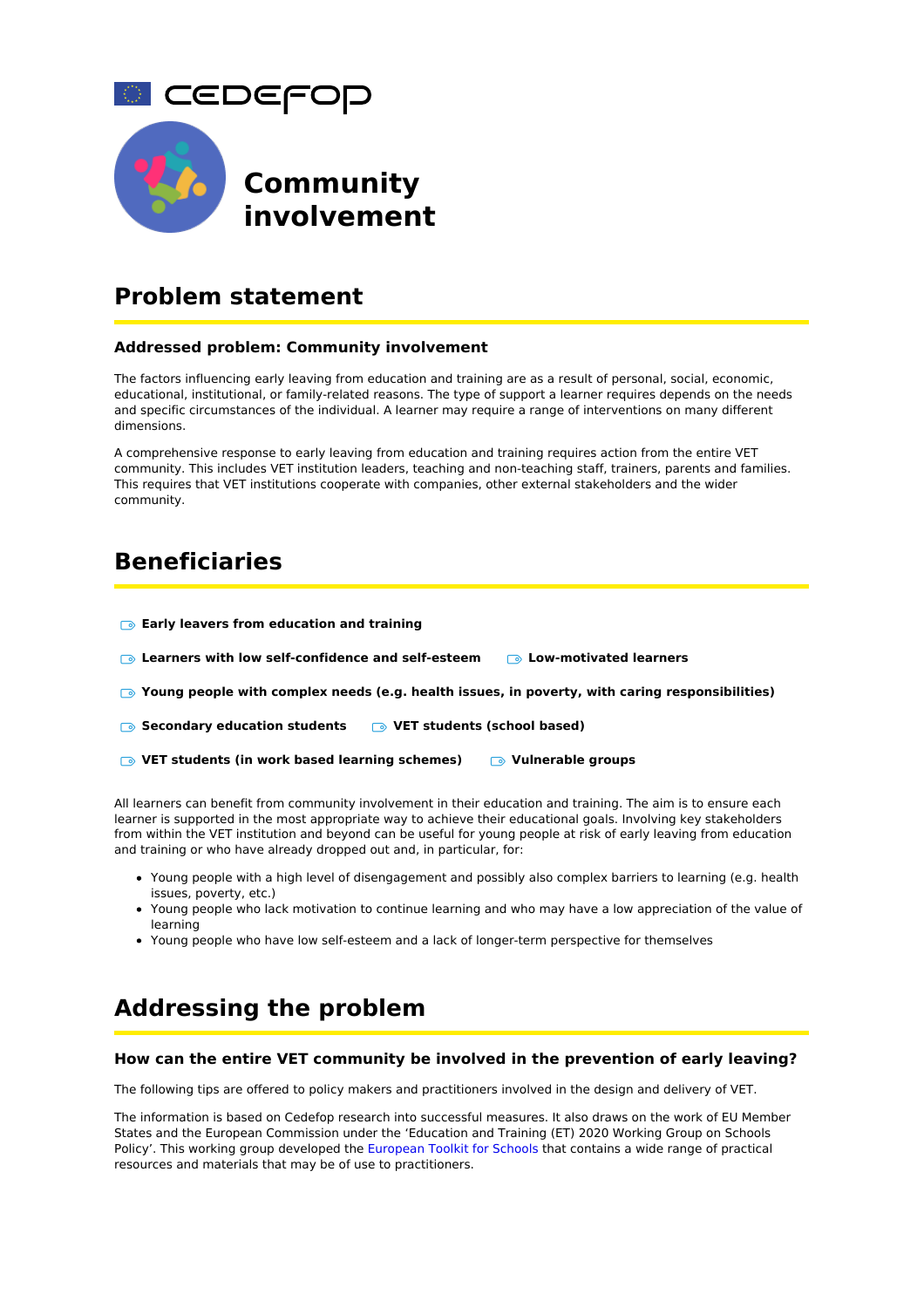In particular, this toolkit section is inspired by the ET 2020 Working Group on Schools Policy work on the 'whole school approach'. The consider that the aim of a 'whole school approach' is to create a multi-disciplinary approach to support all learner needs; to develop a corporate culture based on a shared understanding of a 'whole school approach' and to position and support education as a continuum, starting in the home, through primary, secondary education and beyond. In practice, this approach requires strong leadership and governance. It also requires a strategic vision which is grounded in an overall inclusive, learner-centred concept of education for all.

# **Tip 1: Prepare a development / action plan that foresees the involvement of the entire VET community**

At the VET institution level, a development / action plan is an important feature of the VET institution improvement process. It can be used for monitoring and self-evaluation of practices and processes.

A VET institution development / action plan designed with the aim of involving the entire VET community, as a minimum, should:

- Be developed and implemented by the entire school community (including learners, parents and families) and with trainers, employers, multi-professional teams and external local services
- Be based on common goals and shared responsibilities with clearly defined roles for all actors involved
- Include targets and measures to address the underlying factors of early leaving from education and training
- Include support measures for VET staff (initial and continued professional development)
- Include the key outcomes and targets it intends to achieve within a specified timeframe

# **Tip 2: Create a welcoming and inclusive learning environment**

The engagement of the entire VET community within the VET institution and beyond involves a strategic vision which is grounded in an overall inclusive, learner-centred concept of education for all. This means creating safe, welcoming and caring learning environments. Such environments serve to promote student engagement, stimulate motivation and commitment towards learning, and encourage individuals to grow and develop to the best of their ability and to feel a sense of belonging.

As a minimum, welcoming and inclusive [environments](https://www.cedefop.europa.eu/publications-and-resources/toolkits/vet-toolkit-upskilling-pathways/intervene/intervention-approaches/fostering-inclusive-supportive-work-based-learning-environments) can be achieved by:

- Offering sports and/or cultural activities to help create a positive climate and a sense of belonging for all learners
- Creating common spaces to promote diversity
- Promoting the use of shared facilities and spaces to build relationships between teachers, trainers, learners and parents
- Ensuring all learners have access to teachers, trainers and other professionals who can support their educational and personal development needs
- Celebrating learner achievement
- Ensuring anti-bullying / conflict resolution strategies are in place
- Engaging staff and pupils in the VET institution surveys and evaluations

# **Tip 3: Listen to the student 'voice'**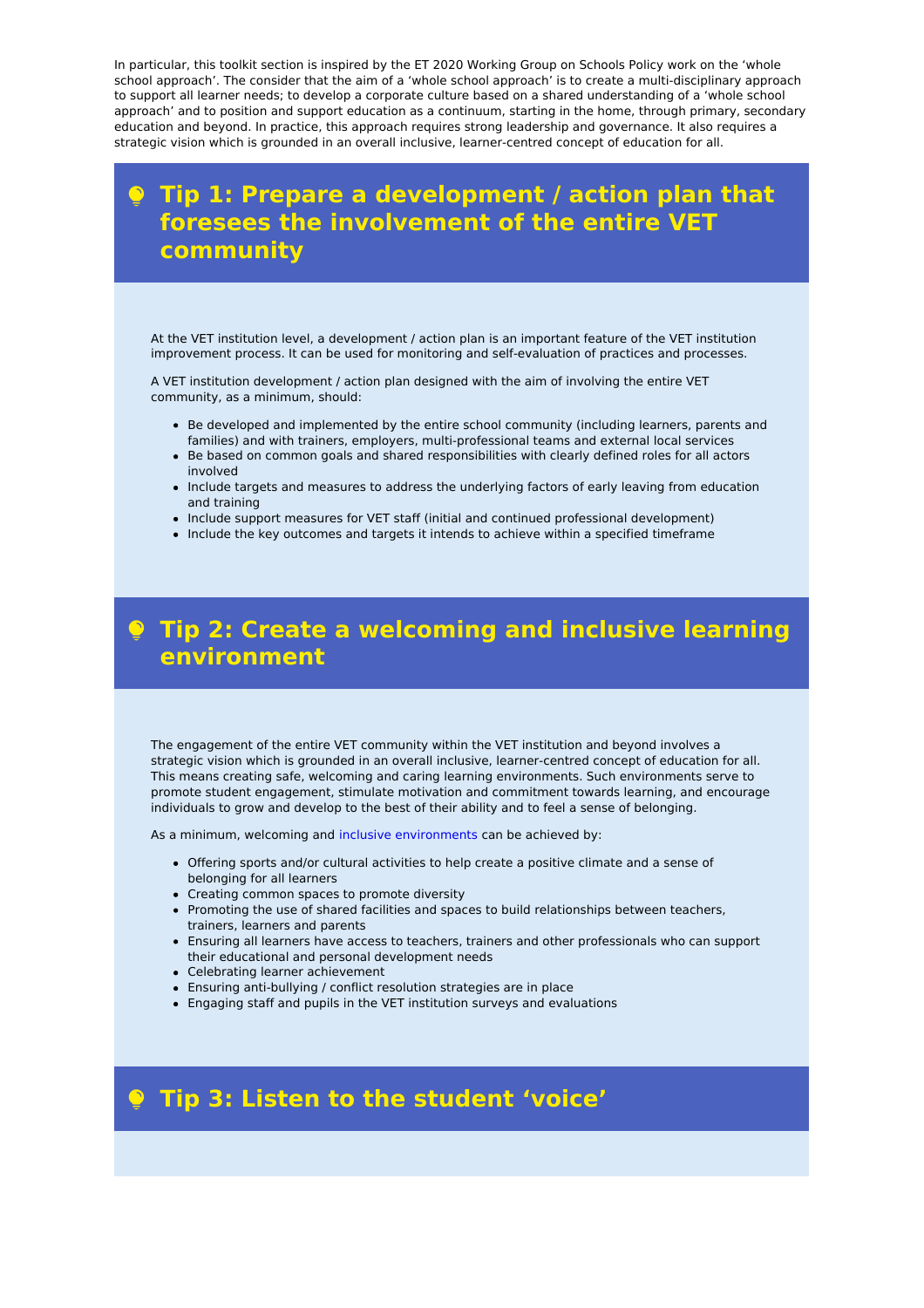It is important all learners are given the opportunity to voice their views relating to their learning experience. They should also be given the opportunity to provide input into institutional decisionmaking. Utilising the process to empower a young person has a strong impact on their engagement in school life and company life (during in-company training), and their motivation to learn. Formal mechanisms include school councils and school surveys and evaluations. Less formal mechanisms may be required to reach marginalised learners and those at risk of [disengagement](https://www.cedefop.europa.eu/publications-and-resources/toolkits/vet-toolkit-upskilling-pathways/intervene/intervention-approaches/tailoring-learning-pathways) (e.g. one-on-one sessions, small group work, and motivational project work).

# **Tip 4: Establish links with the wider community**

Establishing links with the wider community offers reciprocal benefits to young people, the VET institution and the wider community. This includes establishing links with local NGOs representing minority / vulnerable groups at risk, and other local stakeholders such as employers.

Collaboration with local NGOs and other community organisations representing minority groups and/or vulnerable groups at risk of early leaving could help to ensure that providers are better prepared to work with young people from these particular groups.

Building partnerships between VET institutions and employers at local level can help facilitate schoolto-work transition. There are many [different](https://www.cedefop.europa.eu/publications-and-resources/toolkits/vet-toolkit-upskilling-pathways/intervene/intervention-approaches/providing-work-based-learning-close-to-real-simulations) ways in which employers can support schools, including offering:

- Career talks and site visits
- Work experience, taster sessions
- To donate equipment/resources
- Provide up to date information about careers in their sectors

# **Tip 5: Support VET teachers and trainers to understand early leaving from education and training**

Through initial and continued professional development, all teachers and trainers must be given the opportunity to develop their understanding of the factors contributing to early leaving from education and training. This includes developing their capacity to diagnose the varying needs of individual learners and to determine the type of intervention required. In doing so, teachers and trainers should be given the opportunity to develop their skills in relation to educational disadvantage, diversity, conflict resolution, and bullying for example. Providing VET teachers and trainers with opportunities to support their professional development is essential in this respect. This could include, though not limited to:

- Opportunities to work in multi-professional teams to develop the skills required to work alongside different professionals and to understand the respective contribution other professionals offer
- Having access to a range of teaching methods, tools and approaches in order to facilitate a more inclusive classroom environment
- Collaboration between VET teachers, trainers and other professionals to encourage peer-to-peer learning and support

# **Tip 6: Promote school-family partnerships**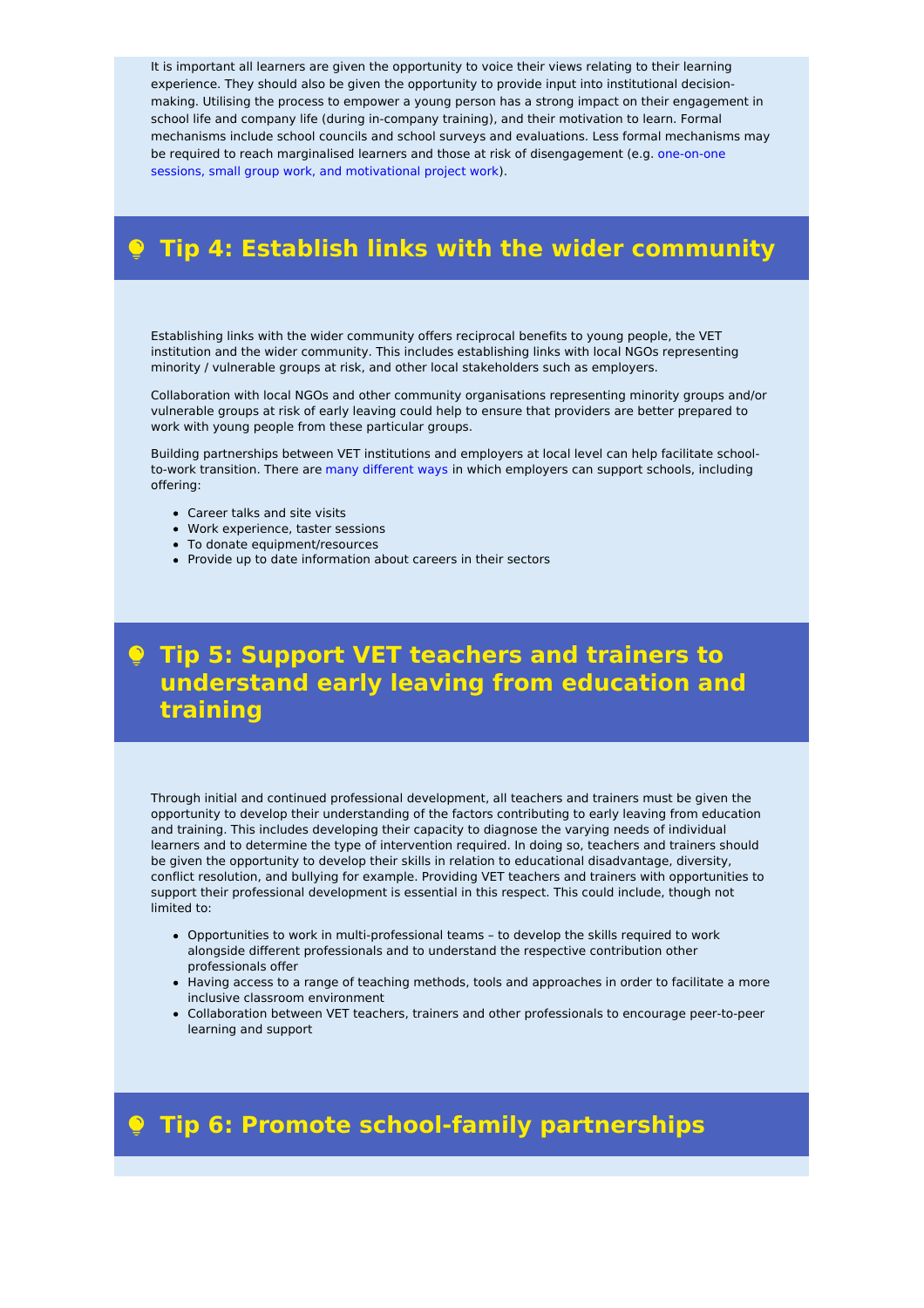Actively engaging parents in their child's education and personal development can be a powerful determinant to reducing the risk of early leaving. There are many ways to build and promote schoolfamily partnerships, such as:

- Promoting parental participation in school decision making this can be through formal approaches such as parents' associations, parent councils and parent consultation. Less formal approaches may also be required to ensure the views of all parents are taken into account e.g. in collaboration with local NGOs or other community organisations.
- Creating designated spaces for parents and families can help to build family-school partnerships. Promoting parental participation in formal and/or informal activities provides opportunities for parents to learn new skills, develop positive relationships with the school/other parents and build self-confidence. It can also help parents learn more about the life of the school and the curriculum.
- Parents serve as an important resource to each other. They can also serve as an important resource to the school. Parents could be invited to share their expertise in schools by delivering talks about their job as part of a guidance activity for example.

Promoting school-family partnerships that are built on trust and mutual respect can help identify families with high levels of need. Specific outreach measures can then be deployed to support them. There may be a need for an outreach strategy to individual families facing complex challenges; or it can be useful to designate a specific key school worker with a concrete role to engage with parents.

# **Expected outcomes**

When the entire VET community shares an inclusive, learner-centred vision of education for all, and a common approach to tackling early leaving from education and training, the following outcomes can be expected at different levels:



# **Related protective factors**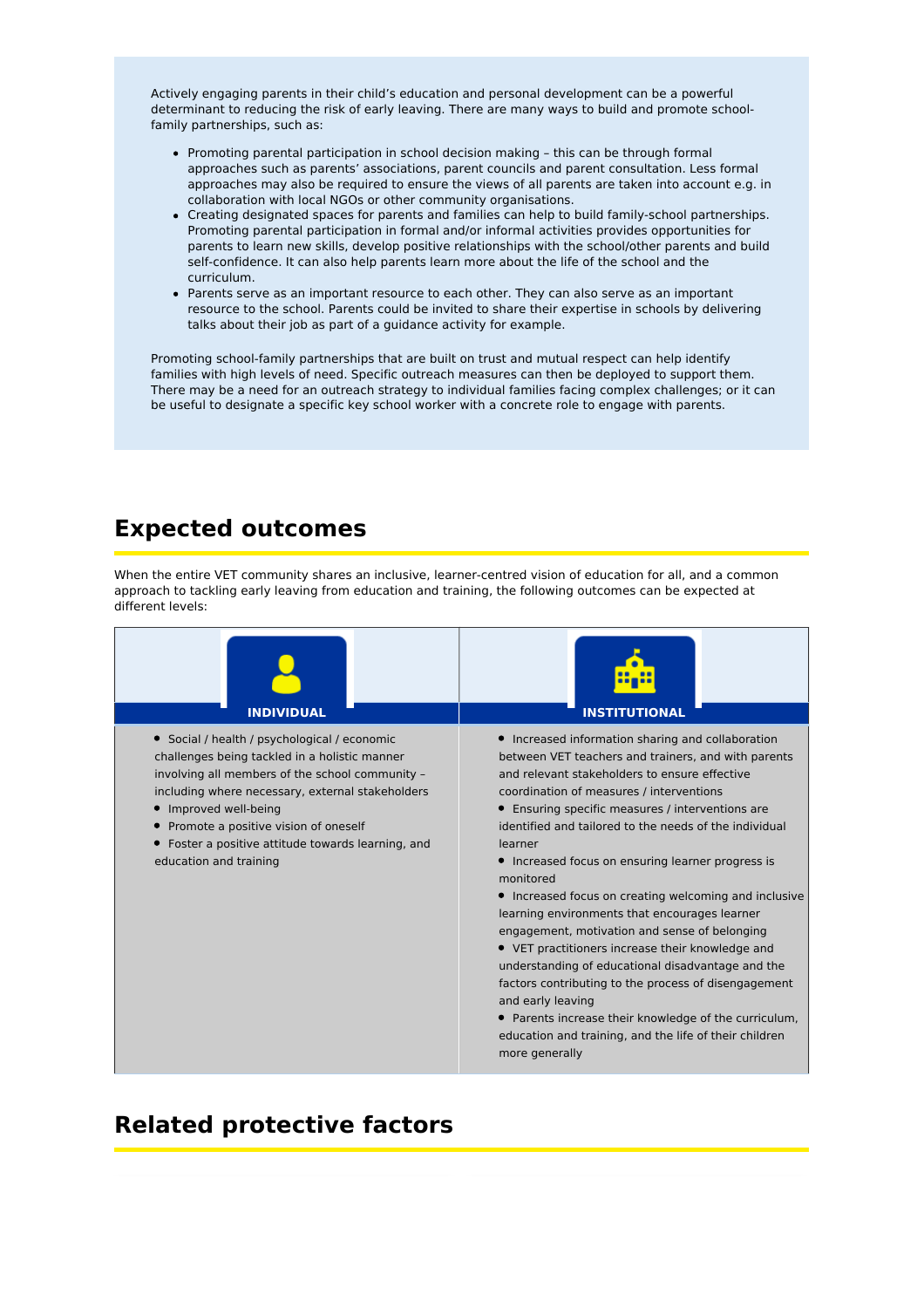



# **Related resources**

# **Statistics and data**

### **III** Statistics and data

**[Professionals](https://www.cedefop.europa.eu/en/tools/vet-toolkit-tackling-early-leaving/resources/vet-toolkit-upskilling-pathways/best-practices/professionals-involved-tackling-elet-school) involved in tackling ELET at school and community level**

**A variety of professionals play a role in tackling early leaving from education**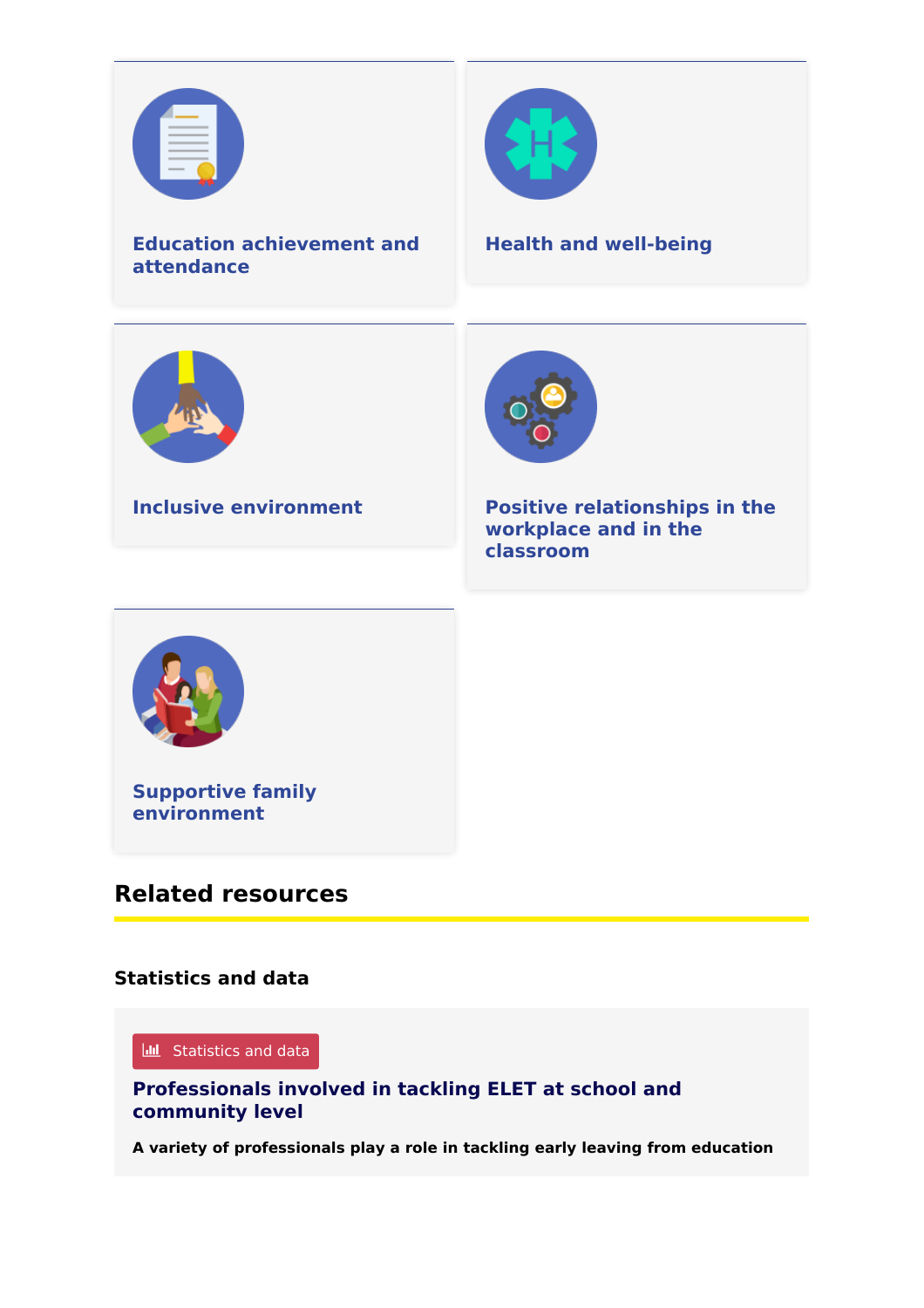**and training (ELET) in Europe: school heads, teachers, career counsellors, psychologists and therapists, social workers, youth workers, nurses, and speech and language specialists. In most countries, school heads and teachers are the key professionals responsible for tackling early leaving.**

**[Austria](https://www.cedefop.europa.eu/tools/vet-toolkit-tackling-early-leaving/resources?country%255B317%255D=317) [Belgium](https://www.cedefop.europa.eu/tools/vet-toolkit-tackling-early-leaving/resources?country%255B318%255D=318) [Bulgaria](https://www.cedefop.europa.eu/tools/vet-toolkit-tackling-early-leaving/resources?country%255B319%255D=319) [Croatia](https://www.cedefop.europa.eu/tools/vet-toolkit-tackling-early-leaving/resources?country%255B329%255D=329) [Cyprus](https://www.cedefop.europa.eu/tools/vet-toolkit-tackling-early-leaving/resources?country%255B320%255D=320) [Czechia](https://www.cedefop.europa.eu/tools/vet-toolkit-tackling-early-leaving/resources?country%255B321%255D=321) [Denmark](https://www.cedefop.europa.eu/tools/vet-toolkit-tackling-early-leaving/resources?country%255B322%255D=322) [Estonia](https://www.cedefop.europa.eu/tools/vet-toolkit-tackling-early-leaving/resources?country%255B323%255D=323) EU [level](https://www.cedefop.europa.eu/tools/vet-toolkit-tackling-early-leaving/resources?country%255B347%255D=347) [Finland](https://www.cedefop.europa.eu/tools/vet-toolkit-tackling-early-leaving/resources?country%255B324%255D=324) [France](https://www.cedefop.europa.eu/tools/vet-toolkit-tackling-early-leaving/resources?country%255B325%255D=325) [Germany](https://www.cedefop.europa.eu/tools/vet-toolkit-tackling-early-leaving/resources?country%255B326%255D=326) [Greece](https://www.cedefop.europa.eu/tools/vet-toolkit-tackling-early-leaving/resources?country%255B327%255D=327) [Hungary](https://www.cedefop.europa.eu/tools/vet-toolkit-tackling-early-leaving/resources?country%255B328%255D=328) [Iceland](https://www.cedefop.europa.eu/tools/vet-toolkit-tackling-early-leaving/resources?country%255B345%255D=345) [Ireland](https://www.cedefop.europa.eu/tools/vet-toolkit-tackling-early-leaving/resources?country%255B330%255D=330) [Italy](https://www.cedefop.europa.eu/tools/vet-toolkit-tackling-early-leaving/resources?country%255B331%255D=331) [Latvia](https://www.cedefop.europa.eu/tools/vet-toolkit-tackling-early-leaving/resources?country%255B332%255D=332) [Lithuania](https://www.cedefop.europa.eu/tools/vet-toolkit-tackling-early-leaving/resources?country%255B333%255D=333) [Luxembourg](https://www.cedefop.europa.eu/tools/vet-toolkit-tackling-early-leaving/resources?country%255B334%255D=334) [Malta](https://www.cedefop.europa.eu/tools/vet-toolkit-tackling-early-leaving/resources?country%255B335%255D=335) [Netherlands](https://www.cedefop.europa.eu/tools/vet-toolkit-tackling-early-leaving/resources?country%255B336%255D=336) [Norway](https://www.cedefop.europa.eu/tools/vet-toolkit-tackling-early-leaving/resources?country%255B346%255D=346) [Poland](https://www.cedefop.europa.eu/tools/vet-toolkit-tackling-early-leaving/resources?country%255B337%255D=337) [Portugal](https://www.cedefop.europa.eu/tools/vet-toolkit-tackling-early-leaving/resources?country%255B338%255D=338) [Romania](https://www.cedefop.europa.eu/tools/vet-toolkit-tackling-early-leaving/resources?country%255B339%255D=339) [Slovakia](https://www.cedefop.europa.eu/tools/vet-toolkit-tackling-early-leaving/resources?country%255B340%255D=340) [Slovenia](https://www.cedefop.europa.eu/tools/vet-toolkit-tackling-early-leaving/resources?country%255B341%255D=341) [Spain](https://www.cedefop.europa.eu/tools/vet-toolkit-tackling-early-leaving/resources?country%255B343%255D=343) [Sweden](https://www.cedefop.europa.eu/tools/vet-toolkit-tackling-early-leaving/resources?country%255B342%255D=342) [Turkey](https://www.cedefop.europa.eu/tools/vet-toolkit-tackling-early-leaving/resources?country%255B350%255D=350) United [Kingdom](https://www.cedefop.europa.eu/tools/vet-toolkit-tackling-early-leaving/resources?country%255B344%255D=344)**

# **Good practices**

### **A** Good practice

# **Integrated [Pedagogical](https://www.cedefop.europa.eu/en/tools/vet-toolkit-tackling-early-leaving/resources/integrated-pedagogical-system-integralt) System – Integrált Pedagógiai Rendszer (IPR)**

**The Integrated pedagogical System in Hungary is a national programme that aims to enhance inclusive education. It requires the involvement and cooperation of teachers and external stakeholders. Schools participating in the programme report positive outcomes in classroom management, student autonomy, teacher-student relationships.**

### **A** Good practice

### **Crafts [Square](https://www.cedefop.europa.eu/en/tools/vet-toolkit-tackling-early-leaving/resources/crafts-square)**

**Piazza dei Mestieri**

**In Italy, 'Crafts Square' offers young people, unemployed young people and adults with an alternative educational offer with a good balance between practical and theoretical courses. The environment created by the 'Craft Square' aims to ensure learners feel understood, supported and valued.**

### **II** [Italy](https://www.cedefop.europa.eu/tools/vet-toolkit-tackling-early-leaving/resources?country%255B331%255D=331)

**[Hungary](https://www.cedefop.europa.eu/tools/vet-toolkit-tackling-early-leaving/resources?country%255B328%255D=328)**

### **A** Good practice

# **VerA – [Prevention](https://www.cedefop.europa.eu/en/tools/vet-toolkit-tackling-early-leaving/resources/vera-prevention-training-dropout) of Training Dropout**

**Retired trained professionals volunteer their time and experience to support apprentices as part of a mentors scheme in Germany.**

## **A** Good practice **A** Good practice

## **[Invest](https://www.cedefop.europa.eu/en/tools/vet-toolkit-tackling-early-leaving/resources/invest-talent-0) in talent**

**Invest in Talent offers a combined offer of: internships, work, education, affordable housing, coaching for vulnerable young people to reduce dropout rates and support sustainable career perspectives.**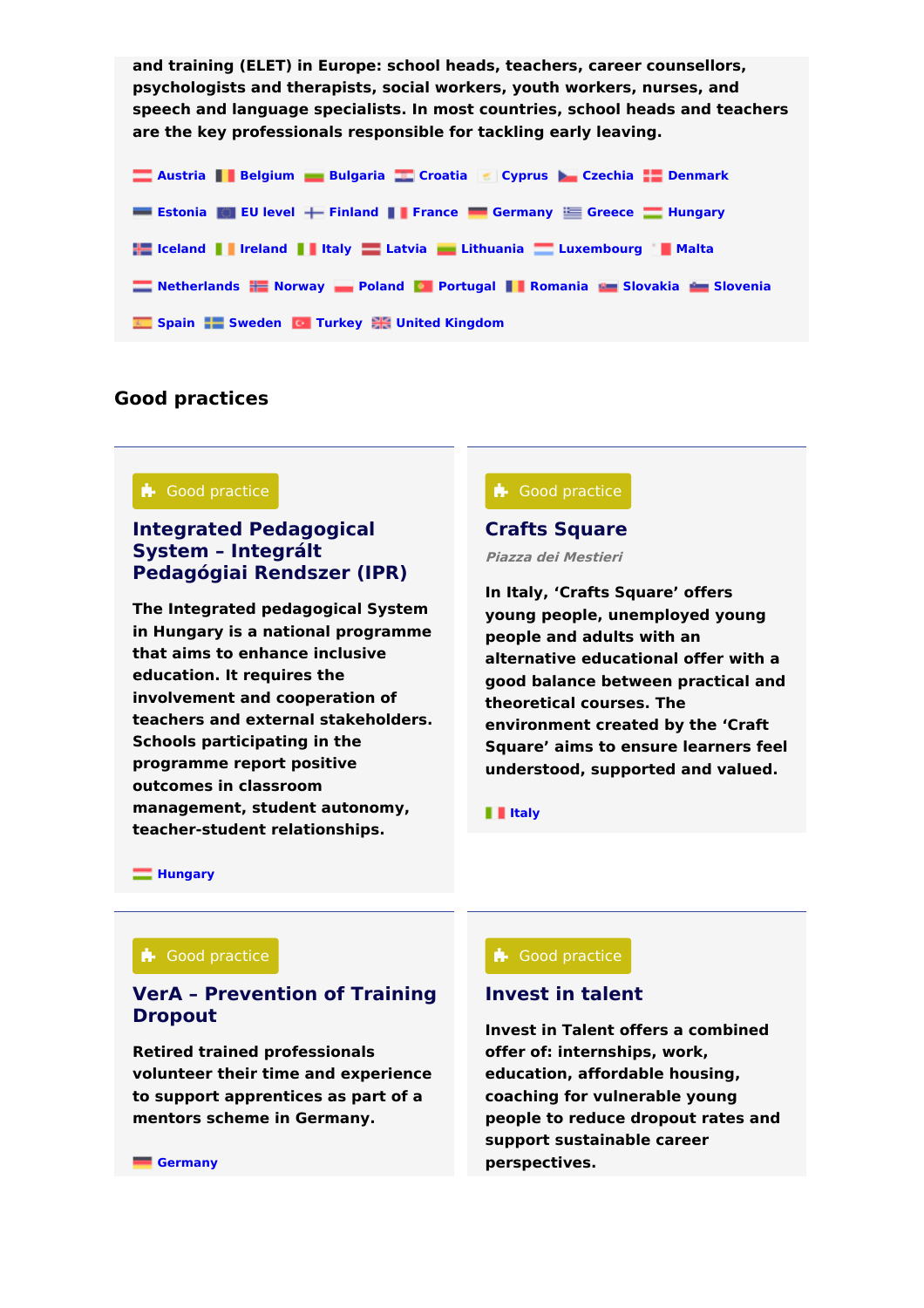#### **A** Good practice

### **[Orienta4YEL](https://www.cedefop.europa.eu/en/tools/vet-toolkit-tackling-early-leaving/resources/orienta4yel)**

**Supporting educational and social inclusion of young early leavers and those at risk of early leaving through mechanisms of orientation and tutorial action.**

**[Germany](https://www.cedefop.europa.eu/tools/vet-toolkit-tackling-early-leaving/resources?country%255B326%255D=326) [Portugal](https://www.cedefop.europa.eu/tools/vet-toolkit-tackling-early-leaving/resources?country%255B338%255D=338) [Romania](https://www.cedefop.europa.eu/tools/vet-toolkit-tackling-early-leaving/resources?country%255B339%255D=339)** 

**[Spain](https://www.cedefop.europa.eu/tools/vet-toolkit-tackling-early-leaving/resources?country%255B343%255D=343) United [Kingdom](https://www.cedefop.europa.eu/tools/vet-toolkit-tackling-early-leaving/resources?country%255B344%255D=344)**

#### **A** Good practice

## **Early School [Workers](https://www.cedefop.europa.eu/en/tools/vet-toolkit-tackling-early-leaving/resources/early-school-workers-esw) (ESW)**

**Erasmus+ project "Early School Workers" was designed and carried out to provide VET teachers and schools with guidelines and tools to support learners from becoming early school leavers and increase the employability of youngsters while fostering their active role in the society.**

**[Belgium](https://www.cedefop.europa.eu/tools/vet-toolkit-tackling-early-leaving/resources?country%255B318%255D=318) [Germany](https://www.cedefop.europa.eu/tools/vet-toolkit-tackling-early-leaving/resources?country%255B326%255D=326) [Italy](https://www.cedefop.europa.eu/tools/vet-toolkit-tackling-early-leaving/resources?country%255B331%255D=331)**

**[Spain](https://www.cedefop.europa.eu/tools/vet-toolkit-tackling-early-leaving/resources?country%255B343%255D=343) United [Kingdom](https://www.cedefop.europa.eu/tools/vet-toolkit-tackling-early-leaving/resources?country%255B344%255D=344)**

### **Tools**

#### $\times$  Tools

# **SOS-Network: Social Inclusion of [students/learners](https://www.cedefop.europa.eu/en/tools/vet-toolkit-tackling-early-leaving/resources/sos-network-social-inclusion-studentslearners) with special needs into mainstream VET and labour market**

**The SOS network is a practitioner's community which contributes to the social inclusiveness of disadvantaged learners or those with special needs. The website is a platform for teachers, trainers and other professionals from all over Europe who share good practices and experiences of inclusive education.**

#### $\times$  Tools

## **[Guidelines](https://www.cedefop.europa.eu/en/tools/vet-toolkit-tackling-early-leaving/resources/guidelines-teachers-p2peer-tutoring) for Teachers - P2Peer Tutoring**

**The 'Guidelines for Teachers – P2Peer Tutoring' handbook is aimed at practitioners in secondary VET. The guidelines include "do's and don'ts" and similar practical information to assist practitioners in their daily communication with learners.**

#### **III [Italy](https://www.cedefop.europa.eu/tools/vet-toolkit-tackling-early-leaving/resources?country%255B331%255D=331) [Romania](https://www.cedefop.europa.eu/tools/vet-toolkit-tackling-early-leaving/resources?country%255B339%255D=339) G** [Turkey](https://www.cedefop.europa.eu/tools/vet-toolkit-tackling-early-leaving/resources?country%255B350%255D=350)

**EXECUTED** United [Kingdom](https://www.cedefop.europa.eu/tools/vet-toolkit-tackling-early-leaving/resources?country%255B344%255D=344)

**[International](https://www.cedefop.europa.eu/tools/vet-toolkit-tackling-early-leaving/resources?country%255B348%255D=348)**

**※ Tools ※** Tools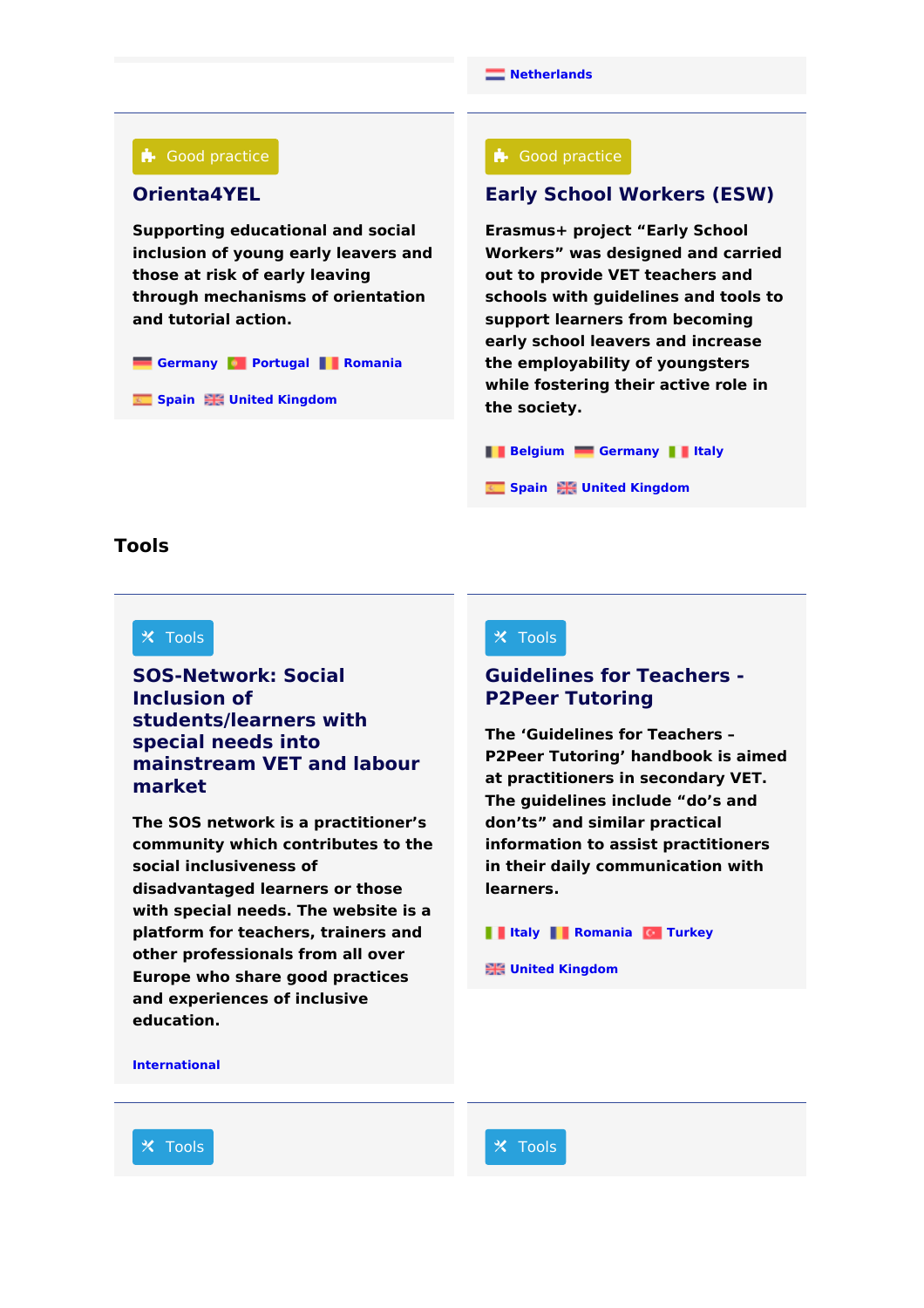## **Reaching out to all learners: a resource pack for [supporting](https://www.cedefop.europa.eu/en/tools/vet-toolkit-tackling-early-leaving/resources/reaching-out-all-learners-resource-pack) inclusive education**

**From the IBE-UNESCO series 'Training tools for curriculum development'**

**The 'Training tools for curriculum development' resource pack provides a framework to support the development of inclusive schools and classrooms. It provides guidance to support teachers on how to engage all learners.**

## **Need for all [Youngsters](https://www.cedefop.europa.eu/en/tools/vet-toolkit-tackling-early-leaving/resources/need-all-youngsters)**

**Brug for alle Unge, (BFAU)**

**The Danish initiative 'Need for all Youngsters' included national initiatives to raise awareness of the educational system, in particular VET, amongst parents from ethnic minorities.**

**COMPANY** 

**[International](https://www.cedefop.europa.eu/tools/vet-toolkit-tackling-early-leaving/resources?country%255B348%255D=348)**



# **Concept and [Materials](https://www.cedefop.europa.eu/en/tools/vet-toolkit-tackling-early-leaving/resources/concept-and-materials-involve-parents-improve) – involve parents, improve school**

**The Involve Parents, Improve school toolkit provides practical solutions to teachers on how to improve parent involvement in school activities.**

**[Denmark](https://www.cedefop.europa.eu/tools/vet-toolkit-tackling-early-leaving/resources?country%255B322%255D=322) [France](https://www.cedefop.europa.eu/tools/vet-toolkit-tackling-early-leaving/resources?country%255B325%255D=325) [Germany](https://www.cedefop.europa.eu/tools/vet-toolkit-tackling-early-leaving/resources?country%255B326%255D=326) [Iceland](https://www.cedefop.europa.eu/tools/vet-toolkit-tackling-early-leaving/resources?country%255B345%255D=345) [Ireland](https://www.cedefop.europa.eu/tools/vet-toolkit-tackling-early-leaving/resources?country%255B330%255D=330) [Poland](https://www.cedefop.europa.eu/tools/vet-toolkit-tackling-early-leaving/resources?country%255B337%255D=337) [Portugal](https://www.cedefop.europa.eu/tools/vet-toolkit-tackling-early-leaving/resources?country%255B338%255D=338) [Spain](https://www.cedefop.europa.eu/tools/vet-toolkit-tackling-early-leaving/resources?country%255B343%255D=343) [Turkey](https://www.cedefop.europa.eu/tools/vet-toolkit-tackling-early-leaving/resources?country%255B350%255D=350) Hall United [Kingdom](https://www.cedefop.europa.eu/tools/vet-toolkit-tackling-early-leaving/resources?country%255B344%255D=344)** 

## $\times$  Tools

## **[Parents'](https://www.cedefop.europa.eu/en/tools/vet-toolkit-tackling-early-leaving/resources/parents-toolkit) toolkit**

**Mallette des parents**

**In France, the 'Parent's Toolkit' (mallette des parents) provides examples of how to increase parental participation in school life. The toolkit contains tools for educational teams to organise and facilitate discussions with parents.**

#### **[France](https://www.cedefop.europa.eu/tools/vet-toolkit-tackling-early-leaving/resources?country%255B325%255D=325)**

### $\times$  Tools

## **[European](https://www.cedefop.europa.eu/en/tools/vet-toolkit-tackling-early-leaving/resources/european-network-against-bullying-learning-resource-pack) Network Against Bullying in Learning resource pack**

**The ENABLE resource pack contains training material for teachers and youth leaders/peer supporters, lesson plans, activities and resources, campaign ideas for schools, information for parents,**

## $\times$  Tools

# **DIDO - [Dropping-in](https://www.cedefop.europa.eu/en/tools/vet-toolkit-tackling-early-leaving/resources/dido-dropping-dropouts-toolkit) the dropouts toolkit**

**The DIDO toolkit contains practical tools aimed at preventing dropout in adult education.**

**[Belgium](https://www.cedefop.europa.eu/tools/vet-toolkit-tackling-early-leaving/resources?country%255B318%255D=318) [Denmark](https://www.cedefop.europa.eu/tools/vet-toolkit-tackling-early-leaving/resources?country%255B322%255D=322) + [Finland](https://www.cedefop.europa.eu/tools/vet-toolkit-tackling-early-leaving/resources?country%255B324%255D=324)** 

**[Netherlands](https://www.cedefop.europa.eu/tools/vet-toolkit-tackling-early-leaving/resources?country%255B336%255D=336) [Portugal](https://www.cedefop.europa.eu/tools/vet-toolkit-tackling-early-leaving/resources?country%255B338%255D=338)**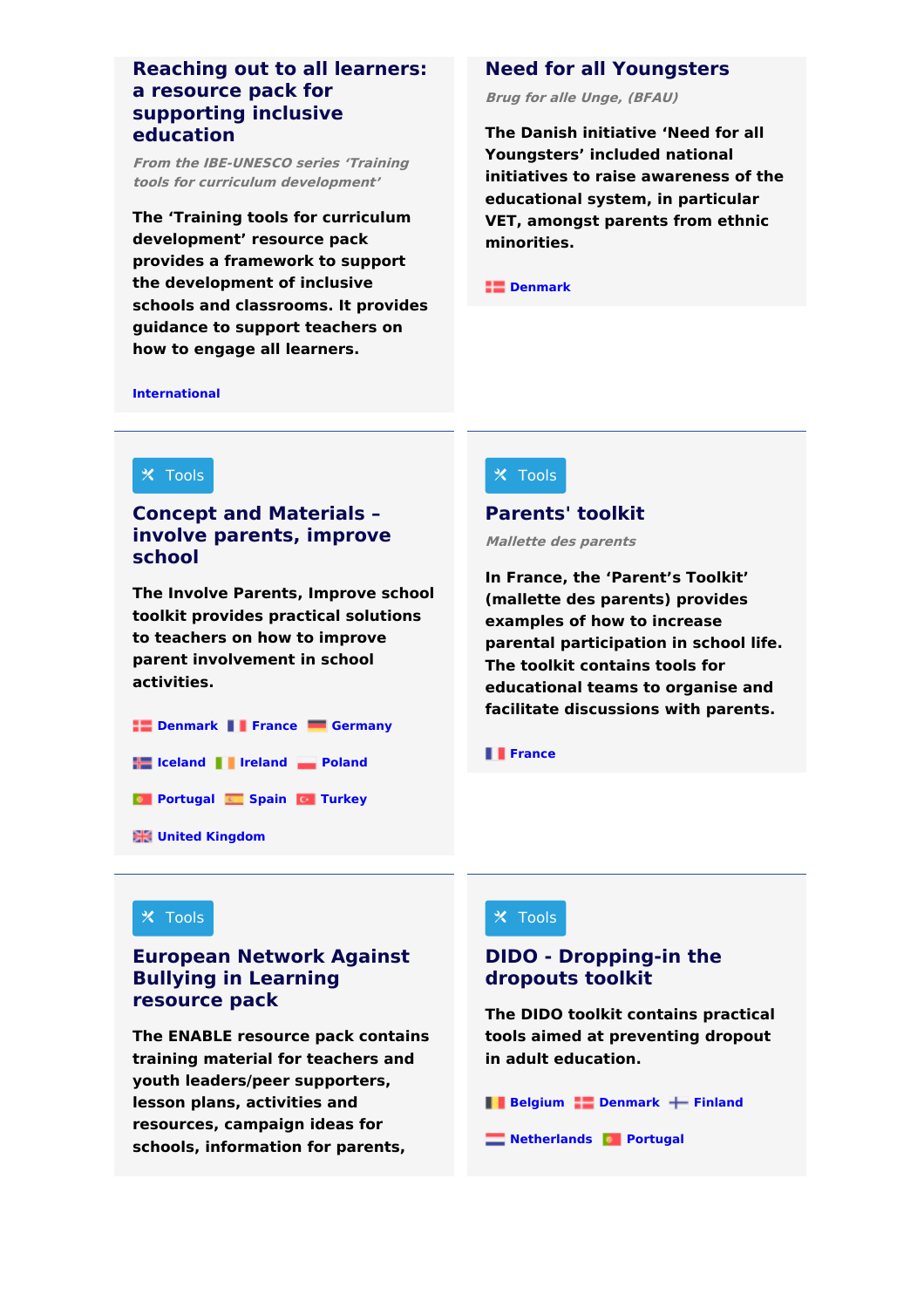# **and implementation guidelines. Comparently and implementation guidelines.**

**[Belgium](https://www.cedefop.europa.eu/tools/vet-toolkit-tackling-early-leaving/resources?country%255B318%255D=318) [Croatia](https://www.cedefop.europa.eu/tools/vet-toolkit-tackling-early-leaving/resources?country%255B329%255D=329) [Denmark](https://www.cedefop.europa.eu/tools/vet-toolkit-tackling-early-leaving/resources?country%255B322%255D=322)** 

**[Greece](https://www.cedefop.europa.eu/tools/vet-toolkit-tackling-early-leaving/resources?country%255B327%255D=327) [Hungary](https://www.cedefop.europa.eu/tools/vet-toolkit-tackling-early-leaving/resources?country%255B328%255D=328) [Portugal](https://www.cedefop.europa.eu/tools/vet-toolkit-tackling-early-leaving/resources?country%255B338%255D=338)** 

**United [Kingdom](https://www.cedefop.europa.eu/tools/vet-toolkit-tackling-early-leaving/resources?country%255B344%255D=344)**

## **Publications**

### Publications

**Towards a [differentiated,](https://www.cedefop.europa.eu/en/tools/vet-toolkit-tackling-early-leaving/resources/towards-differentiated-holistic-and-systemic) holistic and systemic approach to parental involvement in Europe for early school leaving prevention**

**The RESL.eu project conducted a survey to explore the opinions of school personnel about the factors increasing the risk of early leaving, and the adequacy of the measures and policies in place to tackle this phenomenon. It covered seven countries: Belgium, the Netherlands, Poland, Portugal, Spain, Sweden and the UK.**

**Download the report [here](http://urbact.eu/sites/default/files/media/policyrecommendationsreport.pdf).**

### Publications

# **A [Longitudinal](https://www.cedefop.europa.eu/en/tools/vet-toolkit-tackling-early-leaving/resources/longitudinal-study-educational-trajectories-youth-risk-early-school) Study of Educational Trajectories of Youth at Risk of Early School Leaving**

**The paper presents the findings of the longitudinal qualitative study of the educational trajectories of youth at risk of early school leaving in seven EU member-states.**

**This publication focuses particularly on the perspectives of young people under study.**

- **[Austria](https://www.cedefop.europa.eu/tools/vet-toolkit-tackling-early-leaving/resources?country%255B317%255D=317) [Belgium](https://www.cedefop.europa.eu/tools/vet-toolkit-tackling-early-leaving/resources?country%255B318%255D=318) [Hungary](https://www.cedefop.europa.eu/tools/vet-toolkit-tackling-early-leaving/resources?country%255B328%255D=328)**
- **[Netherlands](https://www.cedefop.europa.eu/tools/vet-toolkit-tackling-early-leaving/resources?country%255B336%255D=336) [Poland](https://www.cedefop.europa.eu/tools/vet-toolkit-tackling-early-leaving/resources?country%255B337%255D=337) [Portugal](https://www.cedefop.europa.eu/tools/vet-toolkit-tackling-early-leaving/resources?country%255B338%255D=338)**
- **[Spain](https://www.cedefop.europa.eu/tools/vet-toolkit-tackling-early-leaving/resources?country%255B343%255D=343) [Sweden](https://www.cedefop.europa.eu/tools/vet-toolkit-tackling-early-leaving/resources?country%255B342%255D=342) United [Kingdom](https://www.cedefop.europa.eu/tools/vet-toolkit-tackling-early-leaving/resources?country%255B344%255D=344)**

#### **EU [level](https://www.cedefop.europa.eu/tools/vet-toolkit-tackling-early-leaving/resources?country%255B347%255D=347)**

#### $\Box$  Publications

# **Immigrant [background](https://www.cedefop.europa.eu/en/tools/vet-toolkit-tackling-early-leaving/resources/immigrant-background-and-expected-early-school-leaving-europe-evidence) and expected early school leaving in Europe: evidence from PISA**

**This technical brief analyses the relationship between immigrant status and educational expectations in PISA. Migration flows from outside and within the EU have increased in recent years, and this has raised the attention of policy**

## $\Box$  Publications  $\Box$  Publications

# **Natives and immigrants enrolled in Spanish [intermediate](https://www.cedefop.europa.eu/en/tools/vet-toolkit-tackling-early-leaving/resources/natives-and-immigrants-enrolled-spanish-intermediate-vocational-education) vocational education and training: a comparative study**

**Antoni Cerdà-Navarro, Francesca Salvà-Mut, Rubén Comas-Forgas & Mercè Morey-López**

**This article looks at the differences and similarities between Spanishborn and immigrant students**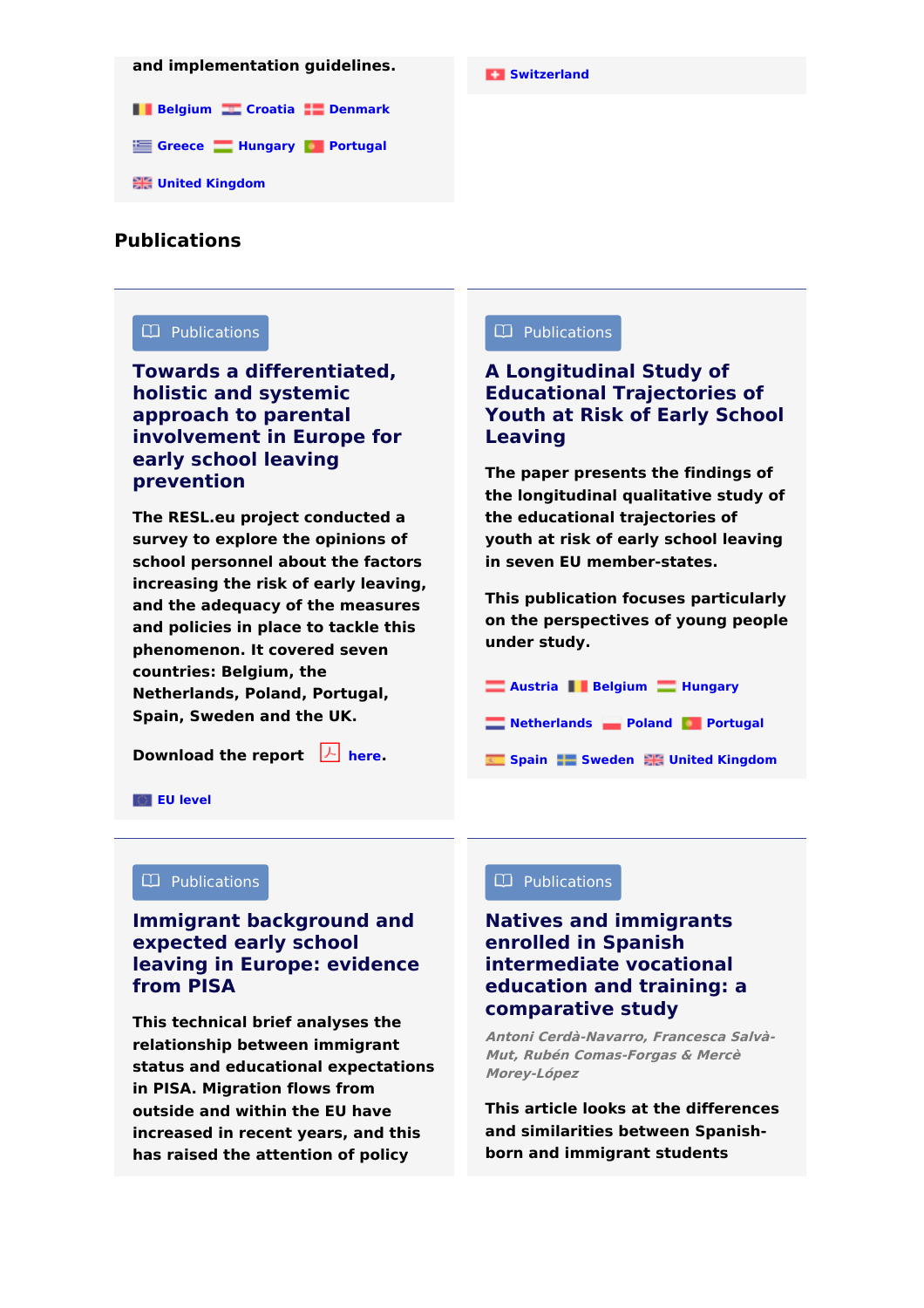**makers and the general public, with special interests on the implications that those flows can have on, among other, the education system and the labour markets. [Spain](https://www.cedefop.europa.eu/tools/vet-toolkit-tackling-early-leaving/resources?country%255B343%255D=343) Spain** 

**enrolled in the first year of Intermediate Vocational Education (IVET) programmes in Spain.**

**EU [level](https://www.cedefop.europa.eu/tools/vet-toolkit-tackling-early-leaving/resources?country%255B347%255D=347)**

#### Publications

### **[Recommendations](https://www.cedefop.europa.eu/en/tools/vet-toolkit-tackling-early-leaving/resources/recommendations-inclusive-education) on inclusive education**

**Based on the COFACE Disability S.H.I.F.T. guide for <sup>a</sup> meaningful inlusion of persons with disabilities and their families. COFACE Families Europe is <sup>a</sup> pluralistic network of civil society associations representing the interests of all families.**

**According to article 24 of the United Nations Convention on the Rights of Persons with Disabilities (UNCRPD), signed and adopted by the European Union and all its Member States, and of its General Comment No. 4, State parties must ensure the realisation of the right of persons with disabilities to education through an inclusive education system at all levels, including preschools, primary, secondary and tertiary education, vocational training and lifelong learning, extracurricular and social activities, and for all students, including persons with disabilities.**

### **Quick wins**

#### $\star$  Quick win

## **[Listening](https://www.cedefop.europa.eu/en/tools/vet-toolkit-tackling-early-leaving/resources/listening-student-voice) to the student 'voice'**

**Listen to the student 'voice' – give learners the chance to express their**

#### $\star$  Quick win  $\star$  Quick win

**Create [opportunities](https://www.cedefop.europa.eu/en/tools/vet-toolkit-tackling-early-leaving/resources/create-opportunities-informal-interactions) for informal interactions between students and VET provider staff**